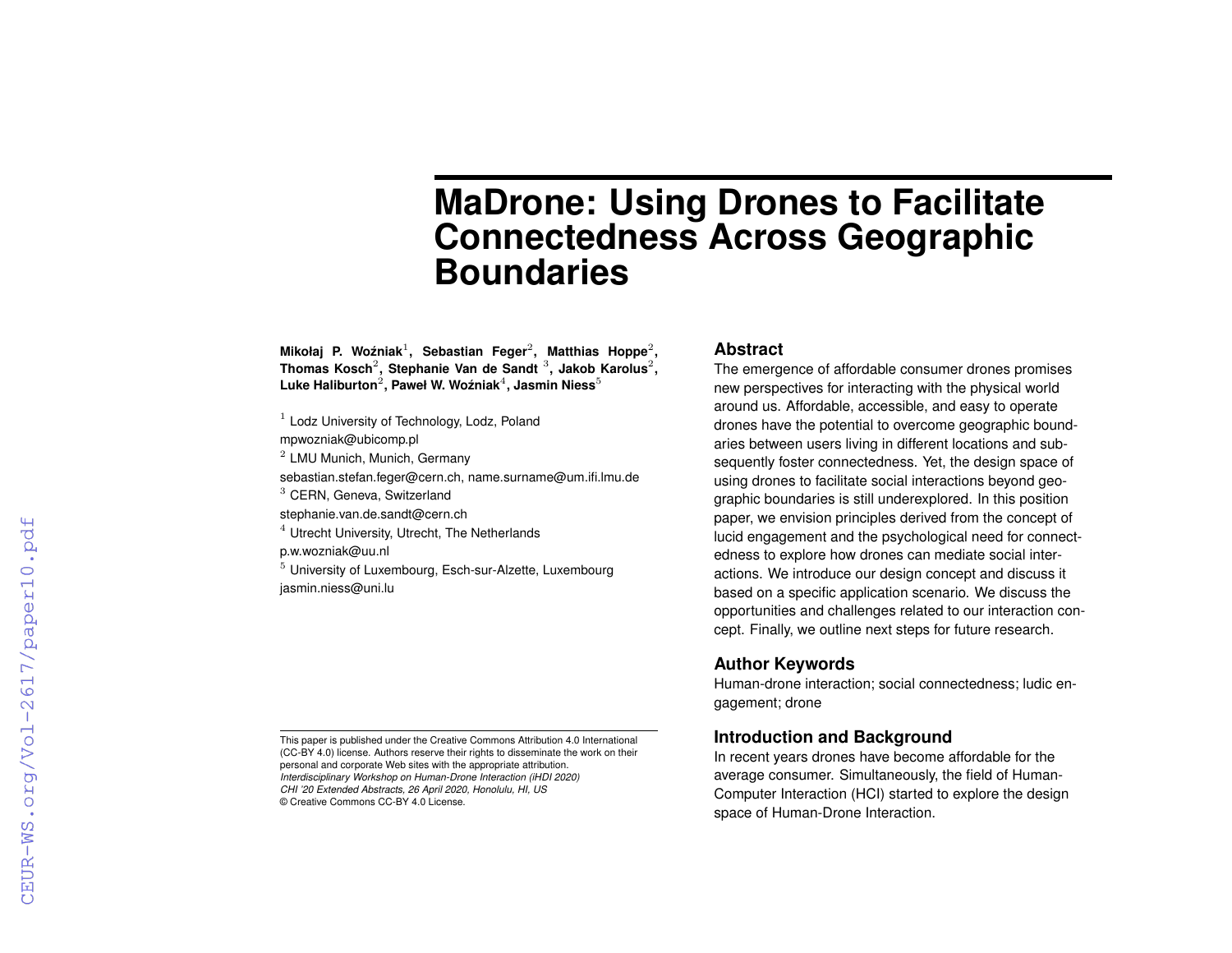Broader selections of different drone models and sizes and the availability of automation frameworks [\[8\]](#page-4-0) foster the creation of new concepts and prototyping of novel drone based user interfaces.

Studies have shown that 'flying user interfaces' [\[6\]](#page-4-1) can be used, among other things, to interact with the world around us, such as to provide assistance [\[2,](#page-4-2) [3\]](#page-4-3) and as a means to interact with other people [\[19,](#page-5-0) [18\]](#page-5-1). Consequently, drones have the potential to significantly shape our communication landscape [\[5\]](#page-4-4). However, drones have mainly been used to foster utilitarian activities. There has been little exploration of their potential for more ephemeral interaction qualities going beyond facilitating communication, such as fostering connectedness between humans. A sense of social connectedness includes feeling connected to the world around you, being part of the society, and feeling close to other people [\[15\]](#page-5-2).

Drones also have inherent characteristics which make them particularly suitable for supporting playful, ludic interactions. They are transportable, easy to operate, and they also address human fascination with flying objects. Ludic activities describe playful activities driven by curiosity, such as geographic exploration [\[7\]](#page-4-5). However, even though drones have been used as toys (e.g. [\[10\]](#page-4-6)), as hovering touchable objects [\[12\]](#page-5-3) (e.g. for VR [\[9,](#page-4-7) [1\]](#page-4-8)), and to support communication [\[19\]](#page-5-0), the design space of drones to facilitate social interaction, exploration, and ludic engagement is still underexplored. Hence, one of the aims of this position paper is to envision the potential of drones to support social connectedness through geographic exploration of spatially separated users.

In contrast to previous work that explored drones as digital companions (e.g. to accompany the user on their way home) [\[11,](#page-5-4) [13,](#page-5-5) [14\]](#page-5-6), we envision integrating the digital companion qualities of the drone with the human companion

qualities to facilitate connectedness through shared geographic exploration.

## **MaDrone: Facilitating Connectedness**

With MaDrone, we have identified opportunities for connectedness that go beyond face-to-face video communication, as detailed below.

**Connecting people** MaDrone allows people, e.g. friends and family, to connect remotely, i.e. across geographic borders. The possibility to share visual content over long distances supports social connectedness among users, especially when they live in different geographic regions.

**Providing a Bird's Eye View** Contrary to prevalent video communication, drones can provide a feeling of exploring through the bird's eye view, allowing for ludic engagement [\[7\]](#page-4-5). Through directly influencing the visual content that is created, we create a feeling of agency for the user [\[16\]](#page-5-7). Increased immersion can also be obtained through interactive arrangement simulating the natural way of conduct. Enabling the remote participant to perceive both the presence of the other person and their surroundings may enhance the social benefits of telepresence experience.

**Negotiation of Control** MaDrone allows users to negotiate and share control (cf. Fig. [1\)](#page-3-0) over the video content. Previous work has already showed that shared interactive systems (e.g. tabletops) that facilitate interaction between co-located users can potentially lead to new communication mechanisms [\[17\]](#page-5-8). Here, we aim to explore how novel interactive systems (i.e. drones) can be used for geographically distributed users.

**Connectedness beyond Social Bonds** By building an understanding of the living environment of another and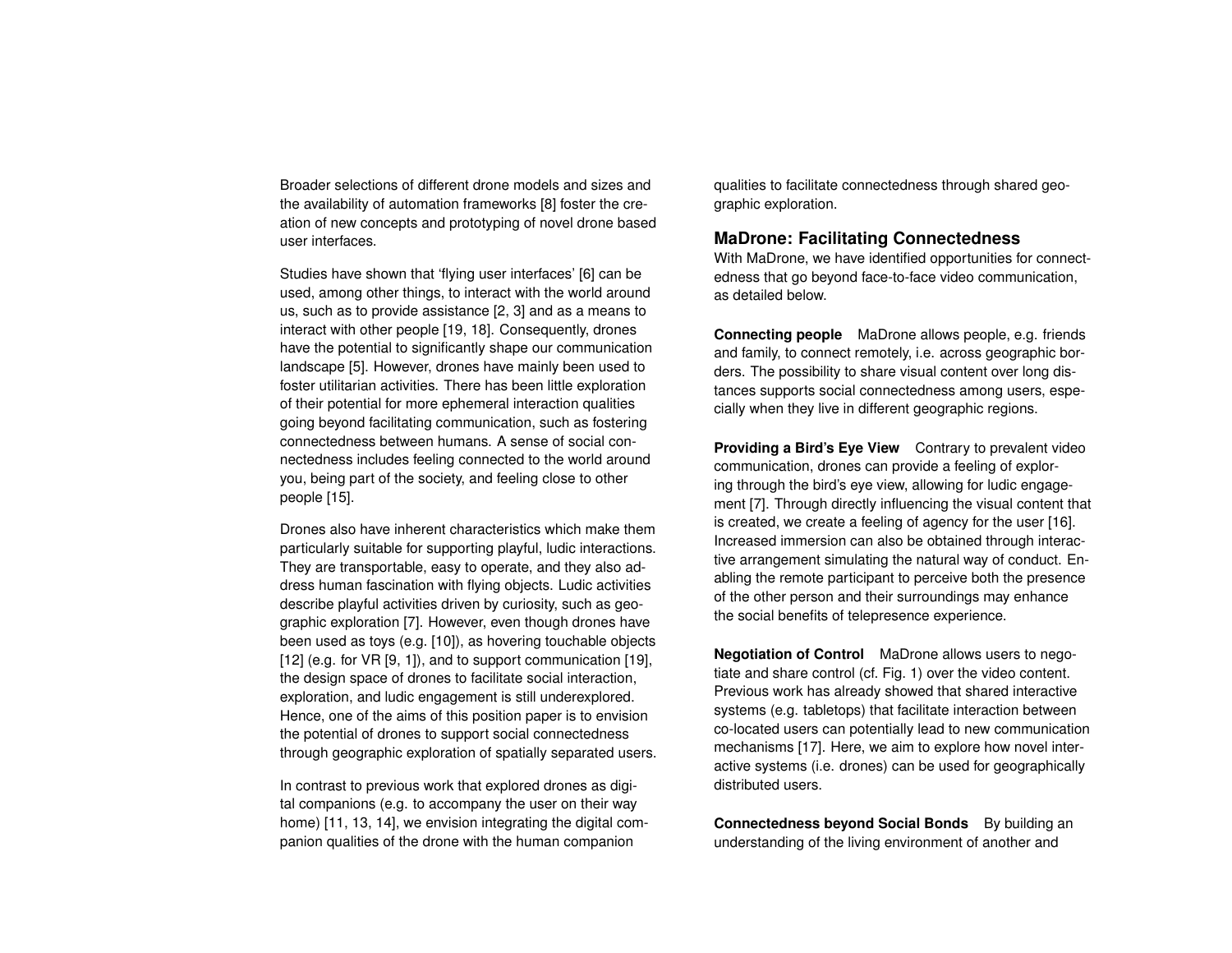sharing the experience of exploring an area, MaDrone creates a feeling of social connectedness. In addition, actively exploring remote geographic areas supports building an understanding of other living contexts and subsequently fosters connectedness that goes beyond social bonds. It allows connectedness to nature and society, and creates a feeling of 'being there'.

#### **Scenario**

Figure [1](#page-3-0) illustrates the concept of MaDrone in the form of a storyboard. The storyboard describes communication and negotiation between Lisa and Max, as well as the interaction with a drone located with Max.

Initially, Max invites Lisa to explore the city with him. Lisa is excited about this opportunity. When she accepts the invitation, Max decides to guide Lisa through a nearby park. He instructs the drone to follow him.

Lisa enjoys exploring the park with Max. She follows his tour on her computer screen. Later, she requests to take control over the drone. Max receives her request and accepts it.

Lisa can now steer the drone herself and even focus the camera on scenery that she wants to explore. She could control the drone with her keyboard and mouse, but decides to connect a joystick that she owns. Finally, when Max decides to return home, he instructs MaDrone to return.

#### **Discussion and Next Steps**

Adding more users to a shared drone experience produces challenges and opportunities. Future interfaces where multiple users control a drone will need to include the means to negotiate navigation. While past work explored different navigation modes, such as gestural interaction with flying drones and cultural influences on human-drone interaction

techniques [\[4\]](#page-4-9), these traditionally assume that the drone has a single pilot. In contrast, one of the main challenges that arise from our vision is facilitating a positive experience of the navigation negotiation in a dyad or a group of more than two people.

Another interaction design challenge stemming from our vision is designing for the domestication of drones so that they can become everyday objects, possibly fostering ludic engagement. As users are often overwhelmed with the initial perceived complexity of operating a drone or simply scared of being hit, future designs should enable simplified control so that a variety of audiences can have access to the drone's social features.

#### **Conclusion**

In this position paper, we shared our vision of how drones can be used to facilitate social interaction through enabling exploring geographical location together. We showed how shared drone interaction can foster social connectedness between remote users and thus cater to their social needs. We illustrated our vision with a scenario and a storyboard. The concept presented here illustrates a key challenge to Human-Computer Interaction: designing interfaces that enable multiple users to collaboratively use drones for social exploration. Further, our work suggests that drones can become a medium for ludic interaction.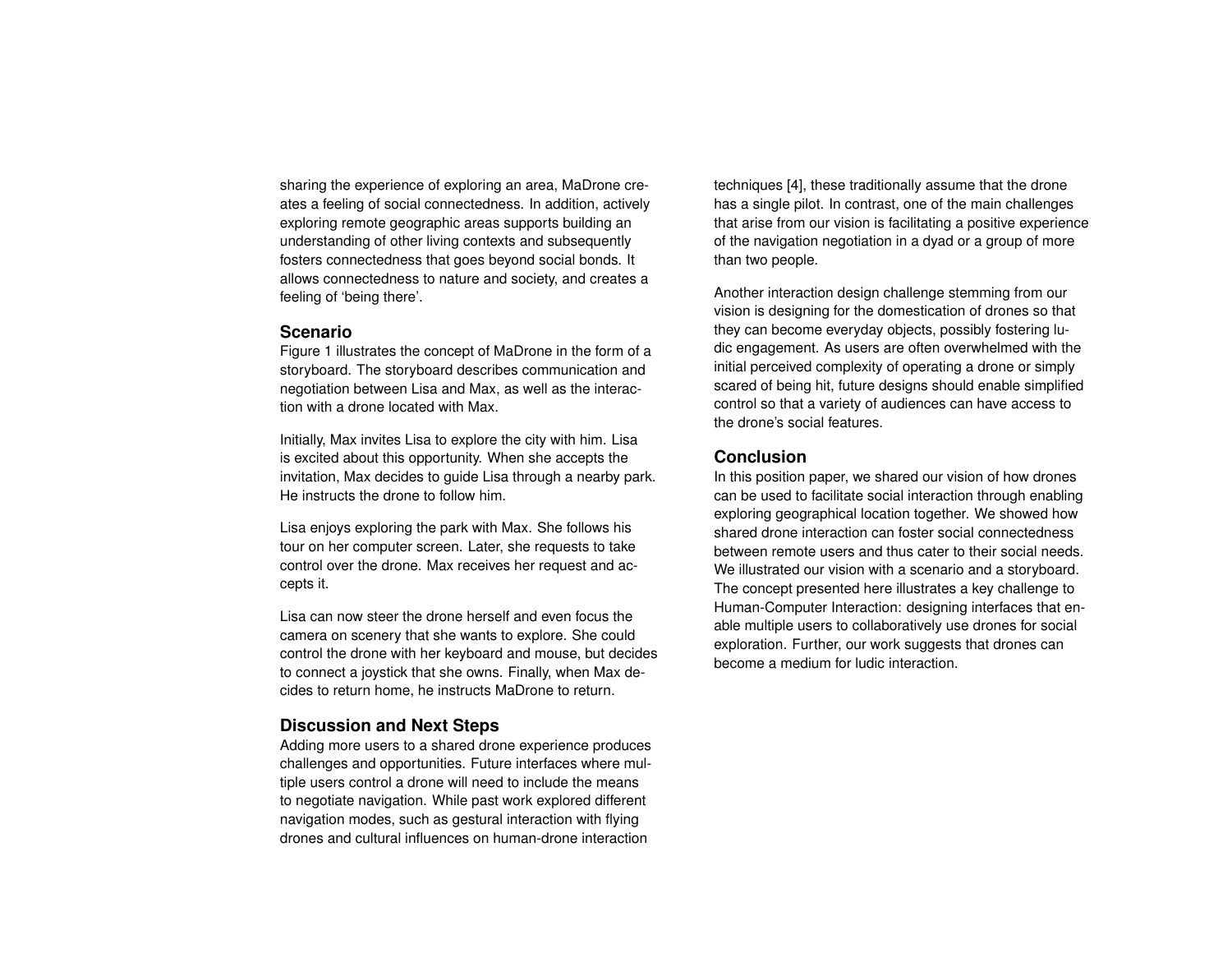<span id="page-3-0"></span>

**Figure 1:** The storyboard illustrates a scenario of how MaDrone can facilitate connectedness across geographic boundaries.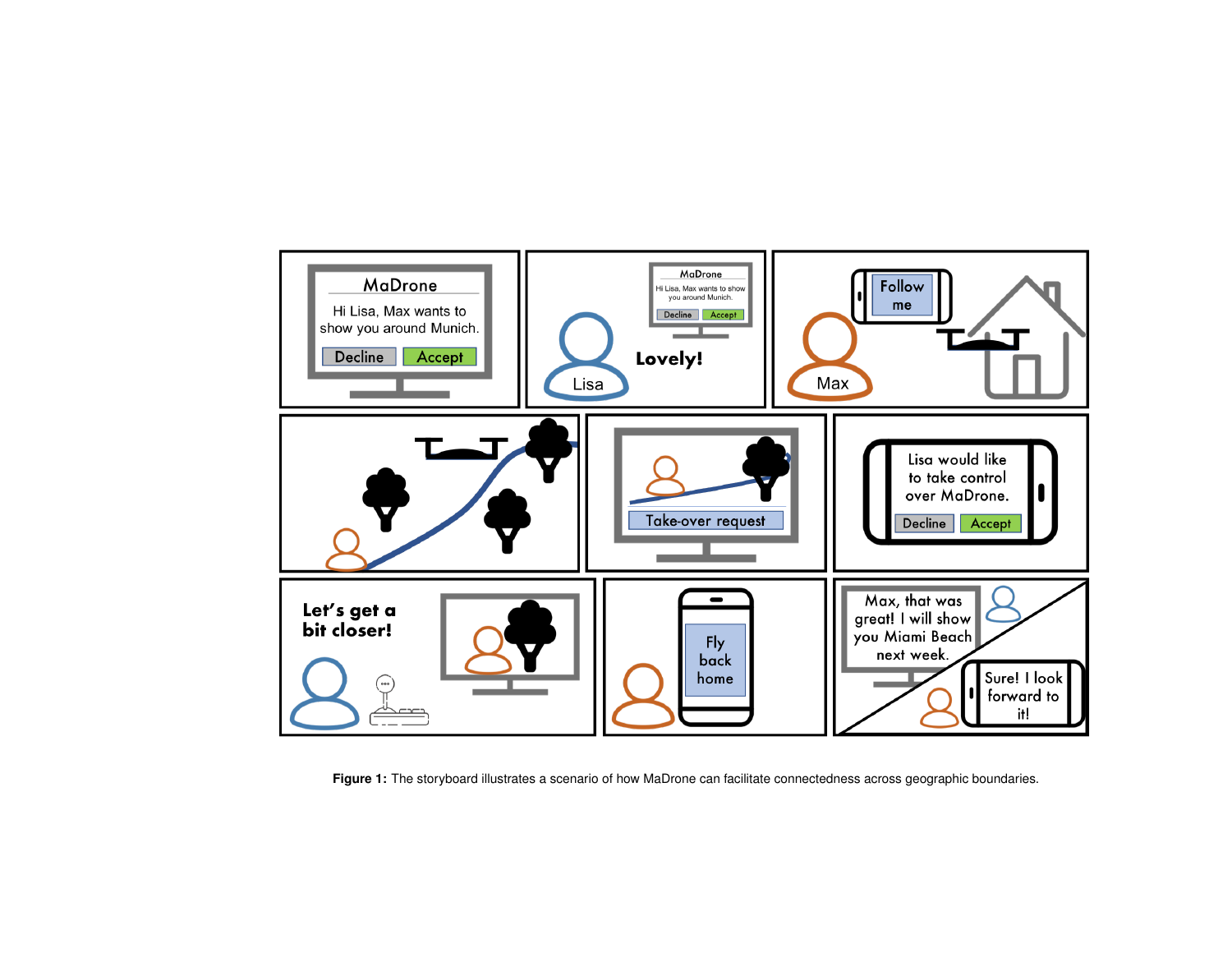## **REFERENCES**

- <span id="page-4-8"></span>[1] Parastoo Abtahi, Benoit Landry, Jackie Yang, Marco Pavone, Sean Follmer, and James A Landay. 2019. Beyond The Force: Using Quadcopters to Appropriate Objects and the Environment for Haptics in Virtual Reality. In *Proceedings of the 2019 CHI Conference on Human Factors in Computing Systems*. 1–13.
- <span id="page-4-2"></span>[2] Mauro Avila Soto and Markus Funk. 2018. Look, a Guidance Drone! Assessing the Social Acceptability of Companion Drones for Blind Travelers in Public Spaces. In *Proceedings of the 20th International ACM SIGACCESS Conference on Computers and Accessibility (ASSETS '18)*. Association for Computing Machinery, New York, NY, USA, 417–419. DOI: <http://dx.doi.org/10.1145/3234695.3241019>
- <span id="page-4-3"></span>[3] Mauro Avila Soto, Markus Funk, Matthias Hoppe, Robin Boldt, Katrin Wolf, and Niels Henze. 2017. Dronenavigator: Using leashed and free-floating quadcopters to navigate visually impaired travelers. In *Proceedings of the 19th International ACM SIGACCESS Conference on Computers and Accessibility*. 300–304.
- <span id="page-4-9"></span>[4] Jane L. E, Ilene L. E, James A. Landay, and Jessica R. Cauchard. 2017. Drone & Wo: Cultural Influences on Human-Drone Interaction Techniques. In *Proceedings of the 2017 CHI Conference on Human Factors in Computing Systems (CHI '17)*. Association for Computing Machinery, New York, NY, USA, 6794–6799. DOI: <http://dx.doi.org/10.1145/3025453.3025755>
- <span id="page-4-4"></span>[5] Dario Floreano and Robert J Wood. 2015. Science, technology and the future of small autonomous drones. *Nature* 521, 7553 (2015), 460–466.
- <span id="page-4-1"></span>[6] Markus Funk. 2018. Human-Drone Interaction: Let's Get Ready for Flying User Interfaces! *Interactions* (April 2018), 78–81. DOI: <http://dx.doi.org/10.1145/3194317>
- <span id="page-4-5"></span>[7] William W. Gaver, John Bowers, Andrew Boucher, Hans Gellerson, Sarah Pennington, Albrecht Schmidt, Anthony Steed, Nicholas Villars, and Brendan Walker. 2004. The Drift Table: Designing for Ludic Engagement. In *CHI '04 Extended Abstracts on Human Factors in Computing Systems (CHI EA '04)*. Association for Computing Machinery, New York, NY, USA, 885–900. DOI: <http://dx.doi.org/10.1145/985921.985947>
- <span id="page-4-0"></span>[8] Matthias Hoppe, Marinus Burger, Albrecht Schmidt, and Thomas Kosch. 2019. DronOS: a flexible open-source prototyping framework for interactive drone routines. In *Proceedings of the 18th International Conference on Mobile and Ubiquitous Multimedia*. 1–7.
- <span id="page-4-7"></span>[9] Matthias Hoppe, Pascal Knierim, Thomas Kosch, Markus Funk, Lauren Futami, Stefan Schneegass, Niels Henze, Albrecht Schmidt, and Tonja Machulla. 2018. VRHapticDrones: providing haptics in virtual reality through quadcopters. In *Proceedings of the 17th International Conference on Mobile and Ubiquitous Multimedia*. 7–18.
- <span id="page-4-6"></span>[10] Matthias Hoppe, Thomas Kosch, Pascal Knierim, Markus Funk, and Albrecht Schmidt. 2019. Are Drones Ready for Takeoff? Reflecting on Challenges and Opportunities in Human-Drone Interfaces.